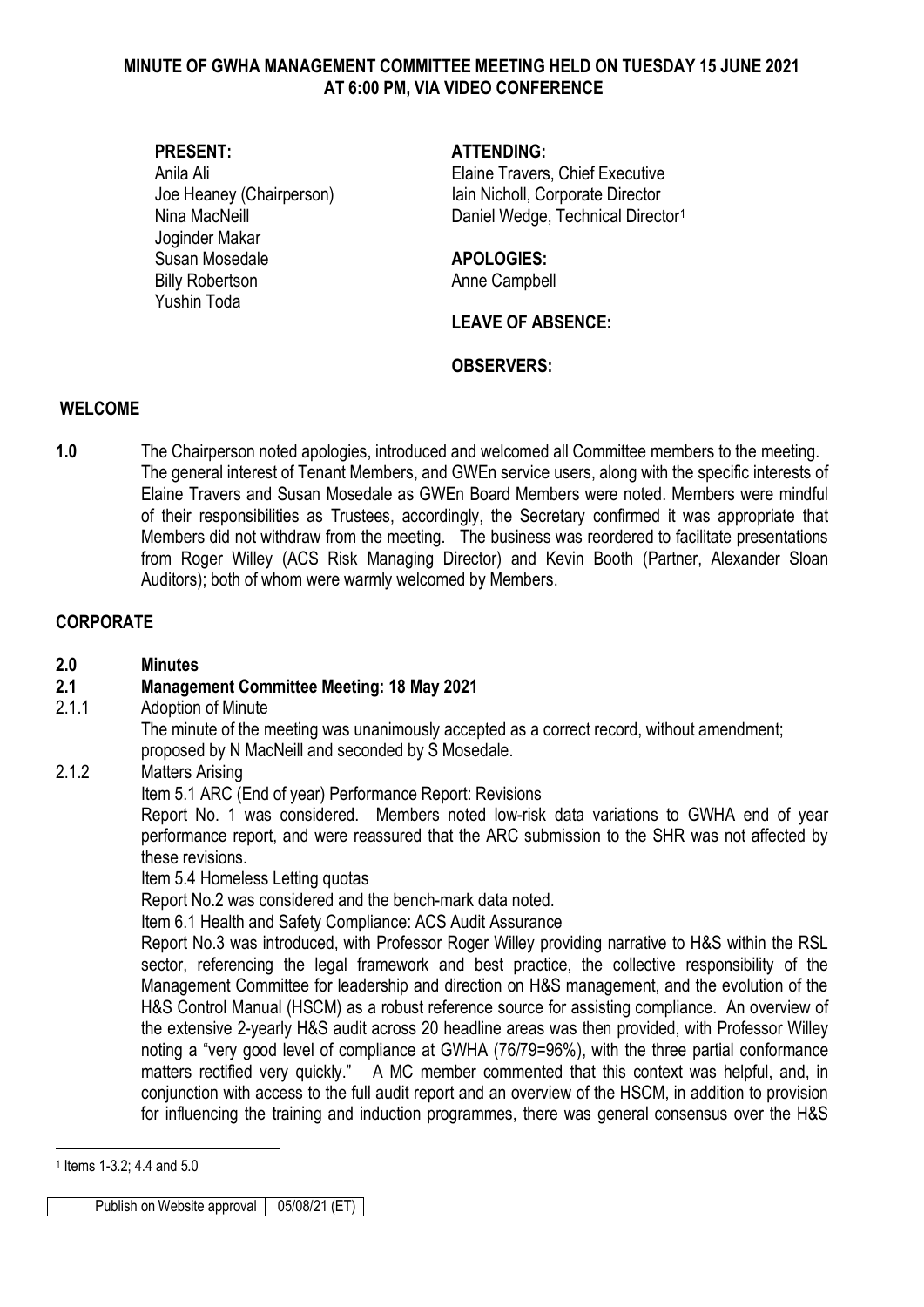compliance culture within the association. Members thanked Professor Willey for his informative presentation; noted the availability of H&S training via ACS; and welcomed the separate expert advice in relation to the Notifiable Event and H&S validation audits.

#### **3.0 Governance**

3.1 Execution Of Documents There were none

### 3.2 Registers: Compliance Reporting

Report No. 4 was considered, with reporting against NE 1003649 noted, and arrangements for the reporting of NEs 22132 and 22167 confirmed in line with standing orders and delegated authorities. NE Report 1004349 was then considered, with Members acknowledging recent updates to the Action Plan, noting completed risk management training; imminent confirmation of a date for NE training; scheduled meeting with the SHR; and end of June timescale for independent NE governance report. A summary of the Office Bearer meeting with the Project Team was then presented, with MC Members endorsing both the preference for the lowest risk comprehensive replacement option, for delivery in conjunction with other planned investment works; and the accompanying indicative delivery plan, subject to detailed development, easing of covid/lockdown restrictions and successful procurement. Moving to the summary of the ACS H&S audits, Members welcomed compliance and recommendations in the respective areas of asbestos and legionella, and acknowledged imminent Office Bearer meeting to facilitate scrutiny and action planning; with further reporting on the NE in due course.

There were no data breaches or payments and benefits to report, and planned reporting against the SAR, FOI and EIR Registers in August was noted.

### 3.3 Governance Strategy Compliance

Report No.5 was considered, with Members noting strong performance against the governance performance indicators, in the context of covid logistical challenges. In response to queries, it was confirmed that share membership was £1.00 irrespective of membership category; and the process for the election of MC Members at the 43rd AGM was confirmed.

## 3.4 Code of Governance Rule 68 Compliance Members considered Report No. 6, noting performance and compliance as confirmed by the Corporate Director and verified by the Secretary. A further review of the governance documents during the Committee Plan 2021/22 was confirmed to ensure compliance with the recently revised SFHA models.

#### 3.5 Corporate Year End Compliance Report No.7 was considered, with Members recognising strong performance in the context of the logistical challenges of covid.

- 3.6 Committee Plan: Performance 20/21 & 21/22 Draft Member considered Report No.8, with Members noting 2020/21 progress and performance. The draft plans and PIs for 2021/22 were adopted, subject to confirmation post recess, and with the training plan to be further developed in line with the NE review and regulatory engagement.
- 3.7 Engagement Plan 2021/22: Compliance Report No.9 was considered, with Members noting actions to date, and approving compliance plans as appropriate and proportionate.
- 3.8 Community Award Ratification Members noted deferment to encourage additional nominations.

Publish on Website approval | 05/08/21 (ET)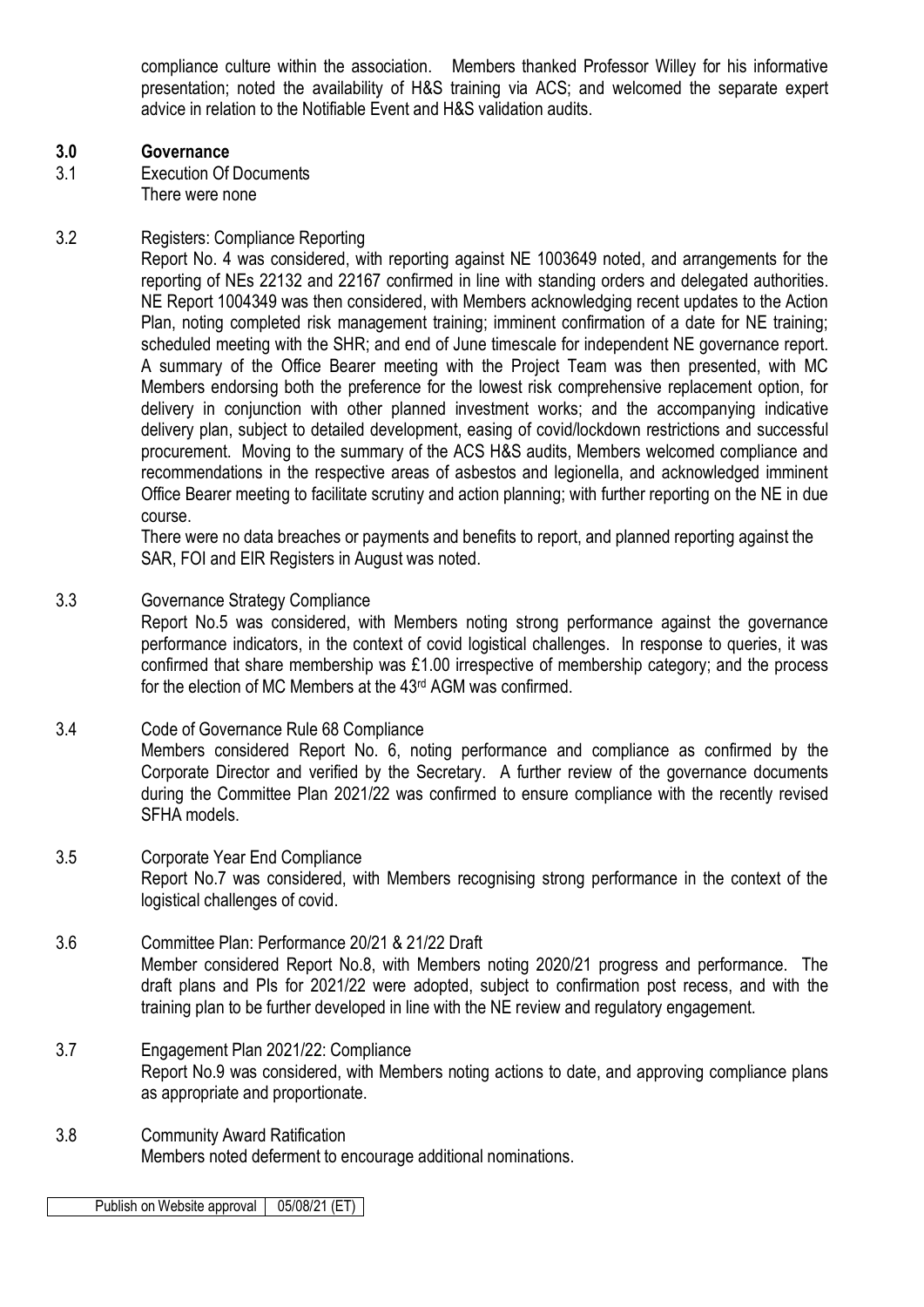3.9 Scottish Government Consultation: SSHC Review Report No.11 was considered, with Members invited to register interest in contributing to the review of the SSHC.

## **4.0 Finance**

4.1 Major Repairs Fund Strategy Members considered Report No.12, and in the context of the earlier discussion of the annual accounts, were satisfied there was sufficient provision to fund the Major Repairs Strategy.

### 4.2 Financial Plan Medium Term

Report No.13 was considered and the regulatory submission was approved unanimously. Members noted the increase in turnover and asset values aligned to development activity, and the associated reduction in cash due to the planned front funding of the Dover Street development. Members were satisfied of sufficient funds for reserves.

## 4.3 Loan Portfolio Return Members considered Report No.14, noting low interest rates, covenant compliance and unit security.

#### 4.4 Annual Accounts: Adoption

Report No 15 was considered, with Kevin Booth presenting the annual accounts in some detail, and noting the following in particular:

- 1. Reduced operating costs (p12) reflecting covid-impact on reactive and cyclical repairs;
- 2. Significant variation in other comprehensive income (p12) following negative actuarial valuation of the pension scheme.
- 3. Another year of strong financial performance; a very healthy balance sheet and surplus; and a strong position to weather the financial impact of the pandemic and other external influences.

Kevin Booth talked through the Management Letter and key audit risks, with Members noting there were no adjustments to the accounts and assumptions applied were appropriate. The recommendations associated with variations in the financial controls were accepted, with the Corporate Director confirming a strengthening of procedures to reflect.

Members welcomed the clean audit report, and recorded their thanks to Kevin Booth, and Alexander Sloan, for delivering the audit within a tight timeframe in these ongoing unusual circumstances. The letter of representation was then considered, with Members confirming full disclosures, and confirming also the allocation of the GWEn charitable donation to the GWHA community fund in furtherance of the association's charitable objectives. The accounts were unanimously approved, as formally proposed by J Heaney and seconded by J Makar; with associated signing<sup>2</sup> of the accounts and letter of representation by J Heaney, N MacNeill and J Maker.

Kevin recorded thanks to Iain Nicholl and the corporate team for their diligence and assistance with the audit.

#### 4.5 Debt Recovery Report

Members considered Report No 16, noting former tenant and rechargeable repairs performance and trends, and acknowledging plans for the issue of delayed rechargeable repair invoices in Q2 2021/22. The write offs, and the proposed enhanced reporting and PIs for 2021/22 were then approved; with Members reassured of the focus on advance payment to avoid rechargeable repair debts, and likewise that debts were pursued and resurrected where practicable.

<u>.</u>

<span id="page-2-0"></span><sup>2</sup> Via DocUsign